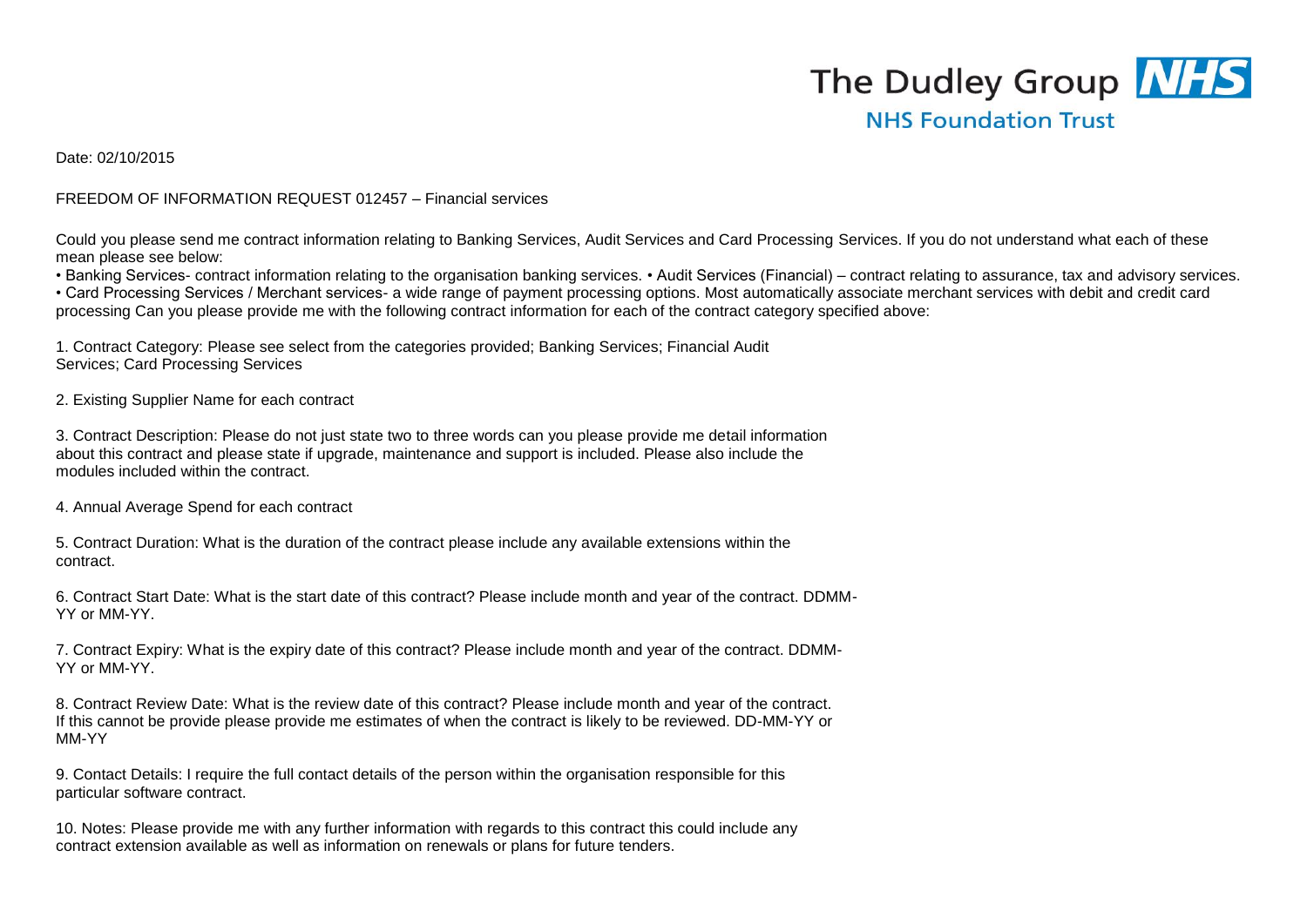Can you please input the information within the spread sheet attached?

Please see information below

| 1. Contract Category:<br><b>Banking Services; Audit</b><br>Services: Card<br><b>Processing Services /</b><br><b>Merchant services</b> | 2. Existing Supplier: Can<br>you please provide me<br>with the provider for<br>each contract? | 4. Contract Description:<br>Please do not just state<br>two to three words can<br>you please provide me<br>detail information about<br>this contract and please<br>state if upgrade,<br>maintenance and<br>support is included.<br>Please also include the<br>modules included within<br>the contract. | 6. Annual Spend: What is<br>the annual average<br>spend for this contract? | 7. Contract Duration:<br>What is the duration of<br>the contract please<br>include any available<br>extensions within the<br>contract. | 8. Contract Start Date:<br>What is the start date of<br>this contract? Please<br>include month and year<br>of the contract. DD-MM-<br>YY or MM-YY. | <b>9. Contract Expiry: What</b><br>is the expiry date of this<br>contract? Please include<br>month and year of the<br>contract. DD-MM-YY or<br>MM-YY. |
|---------------------------------------------------------------------------------------------------------------------------------------|-----------------------------------------------------------------------------------------------|--------------------------------------------------------------------------------------------------------------------------------------------------------------------------------------------------------------------------------------------------------------------------------------------------------|----------------------------------------------------------------------------|----------------------------------------------------------------------------------------------------------------------------------------|----------------------------------------------------------------------------------------------------------------------------------------------------|-------------------------------------------------------------------------------------------------------------------------------------------------------|
|                                                                                                                                       |                                                                                               | We are not clear what you<br>require in this section as you                                                                                                                                                                                                                                            |                                                                            |                                                                                                                                        |                                                                                                                                                    |                                                                                                                                                       |
|                                                                                                                                       |                                                                                               | refer to modules. The contract                                                                                                                                                                                                                                                                         |                                                                            |                                                                                                                                        |                                                                                                                                                    |                                                                                                                                                       |
|                                                                                                                                       |                                                                                               | is for the provision of a banking                                                                                                                                                                                                                                                                      |                                                                            |                                                                                                                                        |                                                                                                                                                    |                                                                                                                                                       |
|                                                                                                                                       |                                                                                               | service to include all required                                                                                                                                                                                                                                                                        |                                                                            |                                                                                                                                        |                                                                                                                                                    |                                                                                                                                                       |
|                                                                                                                                       |                                                                                               | bank accounts, transaction                                                                                                                                                                                                                                                                             |                                                                            |                                                                                                                                        |                                                                                                                                                    |                                                                                                                                                       |
|                                                                                                                                       |                                                                                               | processing, payments,                                                                                                                                                                                                                                                                                  |                                                                            |                                                                                                                                        |                                                                                                                                                    |                                                                                                                                                       |
|                                                                                                                                       |                                                                                               | receipts and money                                                                                                                                                                                                                                                                                     |                                                                            |                                                                                                                                        |                                                                                                                                                    |                                                                                                                                                       |
| Banking Services                                                                                                                      | Government Banking Service                                                                    | transmission services.                                                                                                                                                                                                                                                                                 |                                                                            | £3,590 7 years                                                                                                                         | 01/10/2015                                                                                                                                         | 30/09/2022                                                                                                                                            |
| <b>Audit Services</b>                                                                                                                 | <b>PVC</b>                                                                                    | <b>External Audit Services</b>                                                                                                                                                                                                                                                                         | £48,000 5 years                                                            |                                                                                                                                        | 01/04/2015                                                                                                                                         | 31/03/2020                                                                                                                                            |
| <b>Audit Services</b>                                                                                                                 | <b>Baker Tilley</b>                                                                           | Internal Audit Services                                                                                                                                                                                                                                                                                | £88,400 5 years                                                            |                                                                                                                                        | 01/04/2015                                                                                                                                         | 31/03/2020                                                                                                                                            |
| <b>Card Processing Services</b>                                                                                                       | Government Banking Service                                                                    | As banking services                                                                                                                                                                                                                                                                                    |                                                                            | £2,230 7 years                                                                                                                         | 01/10/2015                                                                                                                                         | 30/09/2022                                                                                                                                            |